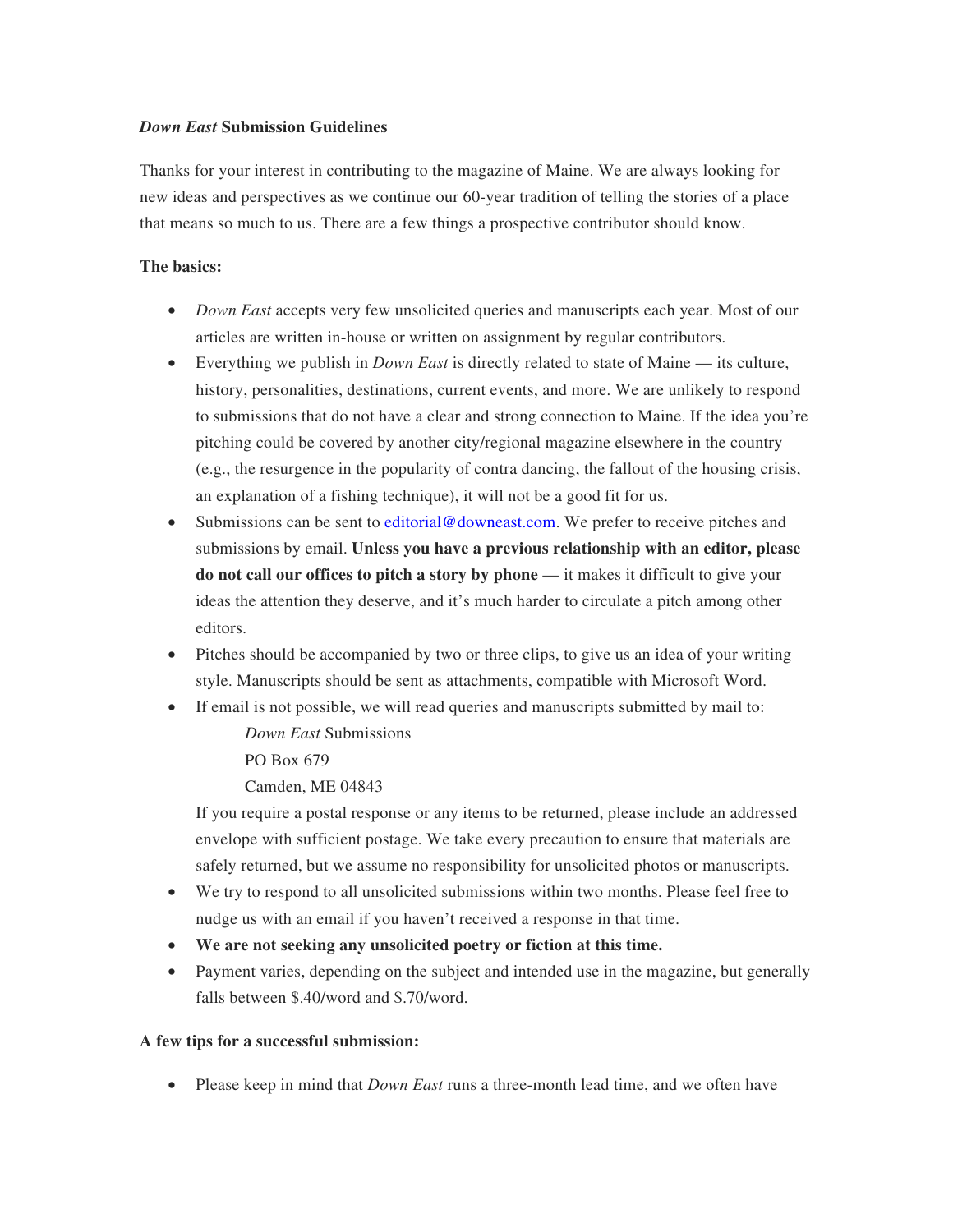stories assigned much farther out. A pitch with a strong tie to November, for example, should be received no later than July, and much earlier for features.

- Particularly in our feature well, we place a lot of importance on accompanying visuals. Your pitch should mention what kind of images you envision accompanying your story.
- It is essential to study at least six months' worth of back issues before submitting. Submissions that show little familiarity with the magazine have a low chance of success.
- The more recently we've covered a topic, the less likely we are to revisit it any time soon.
- Submissions should be targeted to a specific section of the magazine. If you can't tell us where in our pages you feel your idea would fit, it's likely not a story for us.
- The key questions your pitch or manuscript needs to answer are *why is this interesting?*  and *why is this interesting right now?* The existence of a great restaurant or a lovely store is not by itself a story. Give us a hook, timely or otherwise.
- Attention to detail helps us thin the herd of submissions. The name of our magazine is *Down East*. (It's not, for example, *Downeast* or *DownEast*.) Getting the name of the mag wrong in a pitch does not inspire confidence in a writer's ability to execute an assignment.
- Certain topics have a very low chance of acceptance, mainly because we receive many similar pitches or because it's a topic that has already gotten attention from *Down East* or another publication. A few to avoid: Profiles of farmers or trend pieces about organic farming/farm-to-table dining. Beer stories or brewery profiles. Stories about entrepreneurs selling Maine lobsters outside of Maine.

### *Down East* **sections open to submissions**

### NORTH BY EAST

Our front-of-book section is mostly written in-house, but we will occasionally assign a piece based on an unsolicited submission. North by East pieces are newsy and often a little offbeat, an eclectic selection of vignettes about Maine life. They share a "house voice" that's informed and a little playful. Many items are something other than straight narrative — lists or graphic items, for instance. The What's in a Picture page is written in-house. We sometimes run short (~500 word) historical essays in North by East. Most North by East pieces are timely and 200–500 words long, with the exception of Talk of Maine. Talk of Maine stories address newsy issues and current events, involve significant reportage, and run 1500–1800 words.

### DOORYARD

Our Home and Garden features are mostly written in-house or by one of regular contributors, but we will occasionally assign an article based on unsolicited submission. These short features (around 400 words) are highly visual, with the text typically responding directly to the photographs and design. We give priority to living spaces, old or new, that have a strong sense of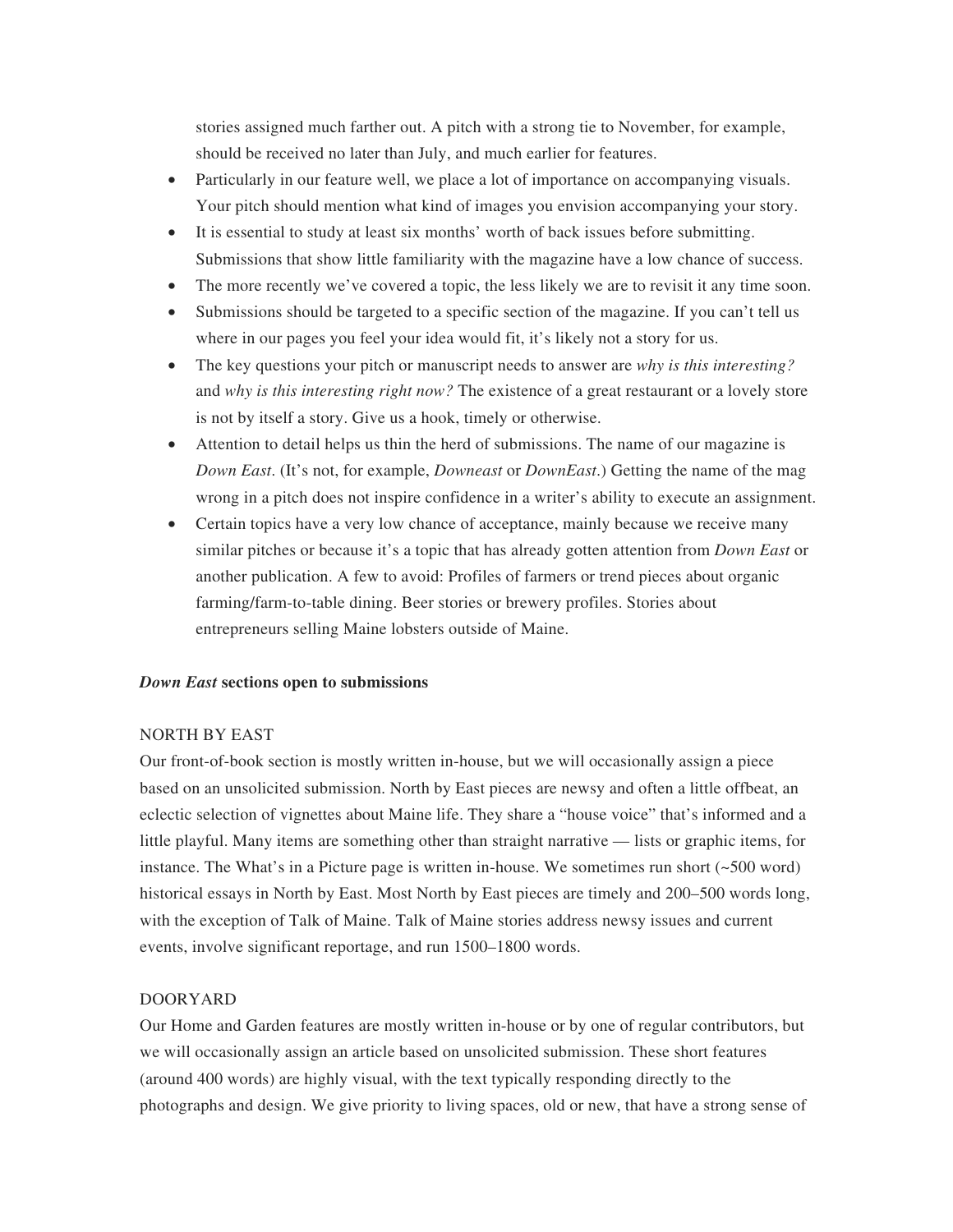the owners' personal style and reflect life in Maine. We advise submitting scouting photos with any house or garden pitch.

We welcome pitches for our Critters features about Maine wildlife. Stories about animals should have a sense of fun and an eye toward the peculiar or uncommon. Recent examples include an Aroostook County colony of flying squirrels regularly sought out by filmmakers, the strange life cycle of the blackfly, and a rare butterfly found only on the Katahdin tundra. Critters stories run 600–1,000 words.

We are always looking for good pitches of innovative Maine businesses and entrepreneurs to profile in our Making it in Maine pages. These need a strong hook and often have an air of the unexpected. Recent examples include a Maine company that makes clerical garb and a designer of prosthetic eyeballs. It's critical in this section to look a dozen or so recent examples. Making it in Maine stories run 1000–1200 words.

My Maine is our section most open to new contributors. My Maine stories are personal essays of 800–1000 words that focus on some aspect of the writer's relationship to Maine and the Maine landscape. Pieces are often lyrical, sometimes humorous, and almost always have a strong firstperson component. We receive more submissions for My Maine than any other section of the magazine; please give us three months to respond to your submission before following up.

#### FEATURES

It is exceedingly rare for us to assign a feature to a first-time contributor without a strong track record in magazine journalism. Again, the best way to get a sense of what we look for in a feature pitch is to read through several recent issues. Recent features that are characteristic of what we look for in a feature submission include this piece on the Shaw House program for homeless teens: http://goo.gl/61U764, this piece on Bangor's Waterfront Concert series: http://goo.gl/hlfcHV, this piece on the controversy over beach access: http://goo.gl/AUaLwy, or this piece on the dwindling number of full-time residents on Monhegan Island: http://goo.gl/fsjSLH. We also run occasional feature-length profiles. Almost never is a *Down East*  feature simply explanatory (e.g., a description of moose mating habits, an account of some historical event). Unsolicited first-person essays have a very slim chance of acceptance.

*Down East* features run anywhere from 1000 words for a photo-heavy piece to upwards of 6,000 words. Most feature stories fall between 2,000 and 3,500 words.

Our feature well also often contains town profiles and service features (Best of Maine, lighthouse tours, Portland dining guide), but these are written almost exclusively in-house or assigned to our